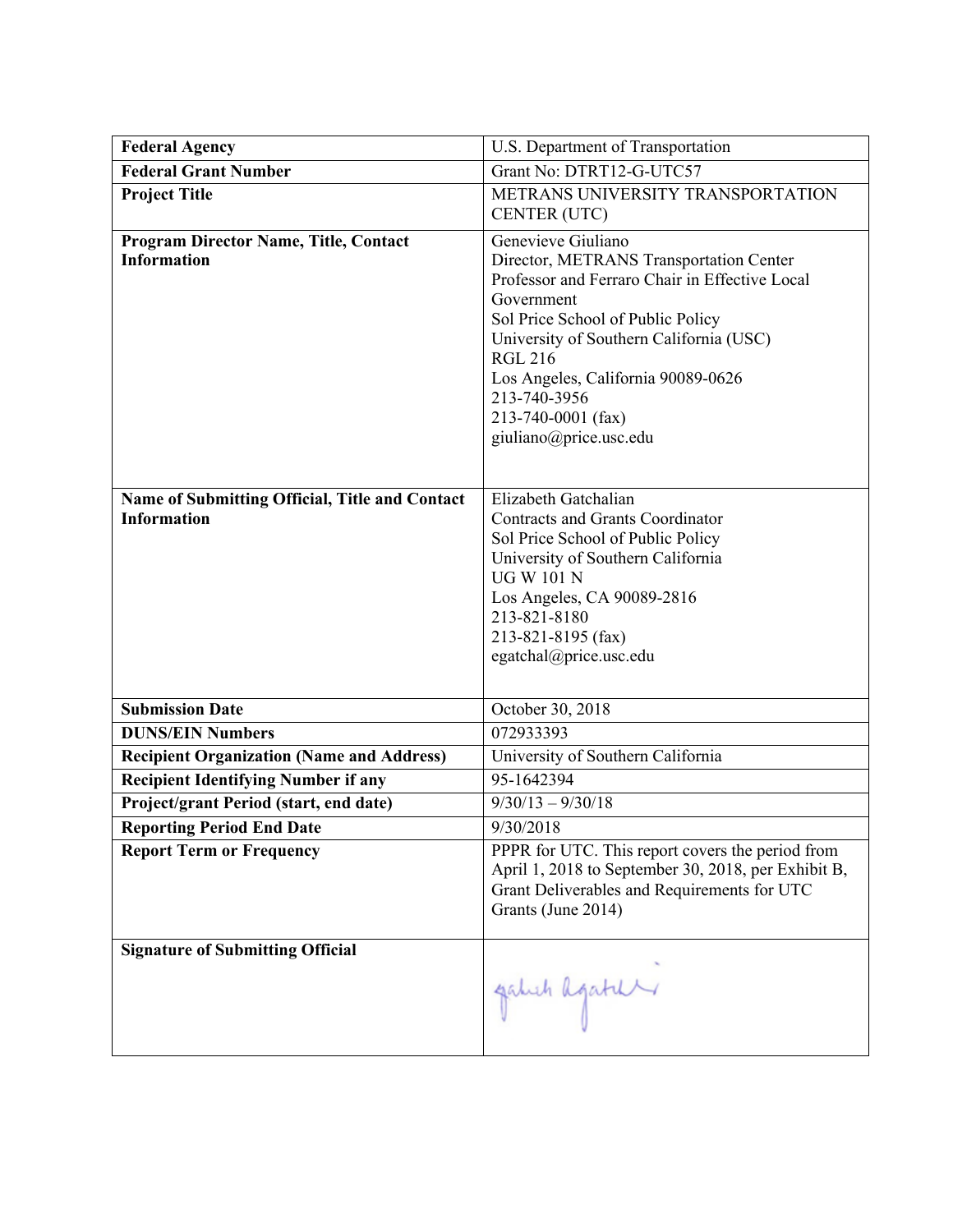# Contents

|    | 1.1 |  |
|----|-----|--|
|    | 1.2 |  |
|    | 1.3 |  |
|    |     |  |
|    | 2.1 |  |
|    | 2.2 |  |
|    | 2.3 |  |
|    | 2.4 |  |
|    | 2.5 |  |
|    | 2.6 |  |
|    |     |  |
|    | 3.1 |  |
|    | 3.2 |  |
| 4. |     |  |
|    | 4.1 |  |
|    | 4.2 |  |
|    | 4.3 |  |
|    | 4.4 |  |
|    | 4.5 |  |
| 5. |     |  |
| 6. |     |  |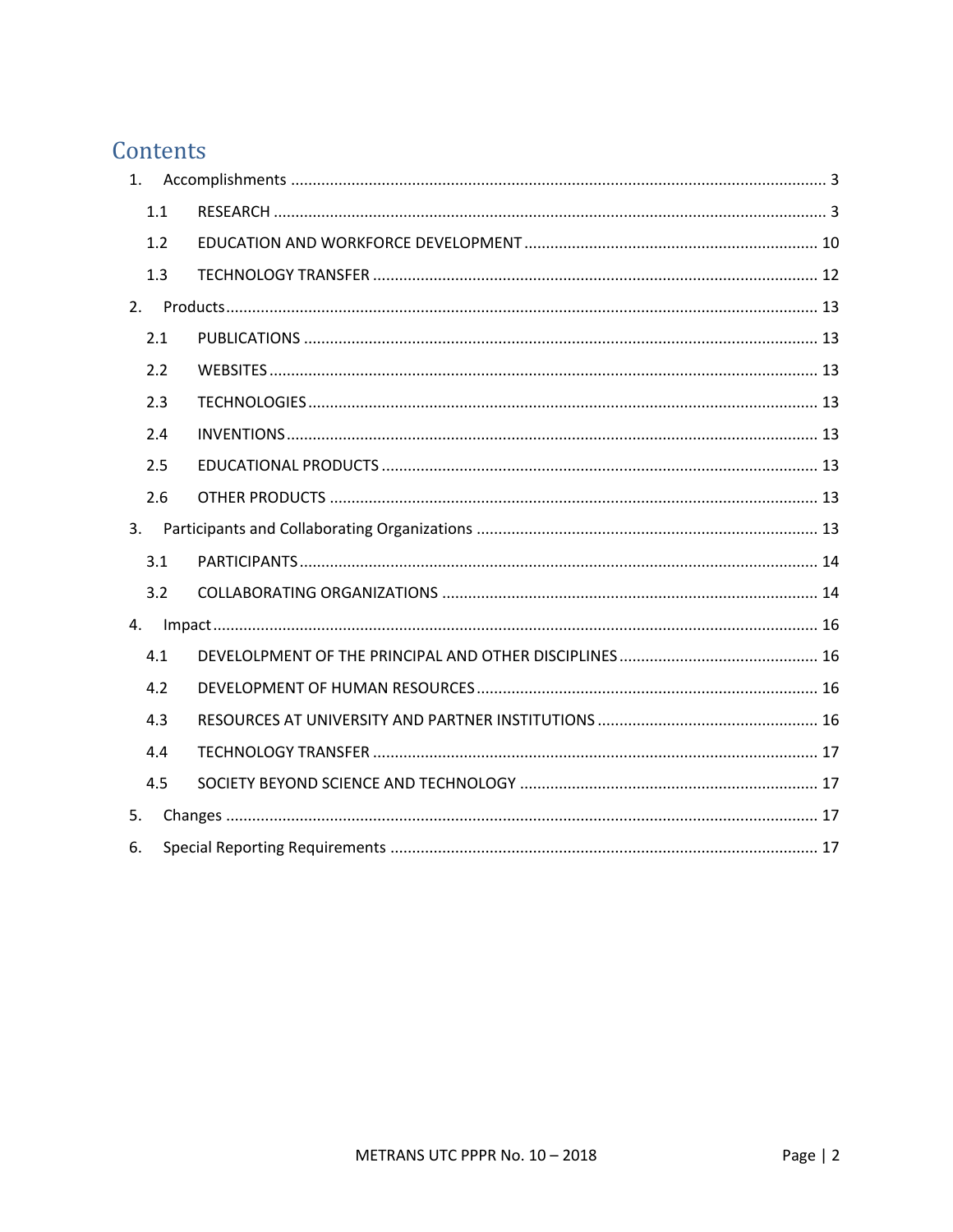# **1. Accomplishments**

METRANS UTC is a partnership of the University of Southern California (USC) and California State University, Long Beach (CSULB). Its purpose is to conduct a multidisciplinary program of research, education, and technology transfer to increase the economic competitiveness of large metropolitan areas through improved transportation system performance across all surface transportation modes.

# **1.1 RESEARCH**

The METRANS research program aims to generate knowledge that makes a significant contribution to solving urban transportation problems. Our approach is uniquely integrative: we address passengers and freight across all surface transportation modes. By designing policy incentives to implement effective strategies to address the needs of freight and passengers, system efficiency outcomes are achieved

#### *Research Program Themes*

Theme 1 is Understanding Passenger-Freight Interactions, the basic forces underlying transport supply and demand, in three topic areas: relationships between spatial patterns and transportation, characteristics of freight and passenger demand, and better data for analysis of passenger-freight interactions. Theme 2 is Achieving System Efficiencies within and across modes and user classes and policy strategies that facilitate and promote these efficiencies. It includes two topic areas: integrated management across users and modes, and policies for more efficient urban transportation.

# *1.1.2 Research Program Selection and Management*

Tables 1 through 3 list research projects from Years 1 and 2. All projects are completed and final reports are posted on the website. Given space limitations, we do not include descriptions for these projects.

| Table 1: Pre-selected Launch Projects – all are completed and posted to website |                                                                                      |  |
|---------------------------------------------------------------------------------|--------------------------------------------------------------------------------------|--|
| <b>Theme 1</b>                                                                  | <b>Understanding Passenger-Freight Interactions</b>                                  |  |
| Topic 1-1                                                                       | Spatial Patterns and Transportation                                                  |  |
| $1-1a$                                                                          | Urban Spatial Structure, Employment Sub-Centers, and Passenger and Freight Travel    |  |
| $1-1b$                                                                          | The Freight Landscape: Using Secondary Data to Describe Metropolitan Freight Flows   |  |
| Topic 1-3                                                                       | Better Data for Analysis of Passenger-Freight Interactions                           |  |
| $1-3a$                                                                          | Tracking Truck Flows with Programmable Mobile Devices                                |  |
| Theme 2                                                                         | <b>Achieving System Efficiencies</b>                                                 |  |
| Topic 2-1                                                                       | <b>Integrated Management Across Users and Modes</b>                                  |  |
| $2-1a$                                                                          | Efficiencies in Freight and Passenger Routing and Scheduling to Reduce VMT           |  |
| $2-1b$                                                                          | Design and Evaluation of Impact of Traffic Light Priority for Trucks on Traffic Flow |  |
| Topic 2-2                                                                       | Policies for More Efficient Urban Transportation                                     |  |
| $2 - 2$                                                                         | Mitigating Urban Freight Through Effective Management of Truck Chassis               |  |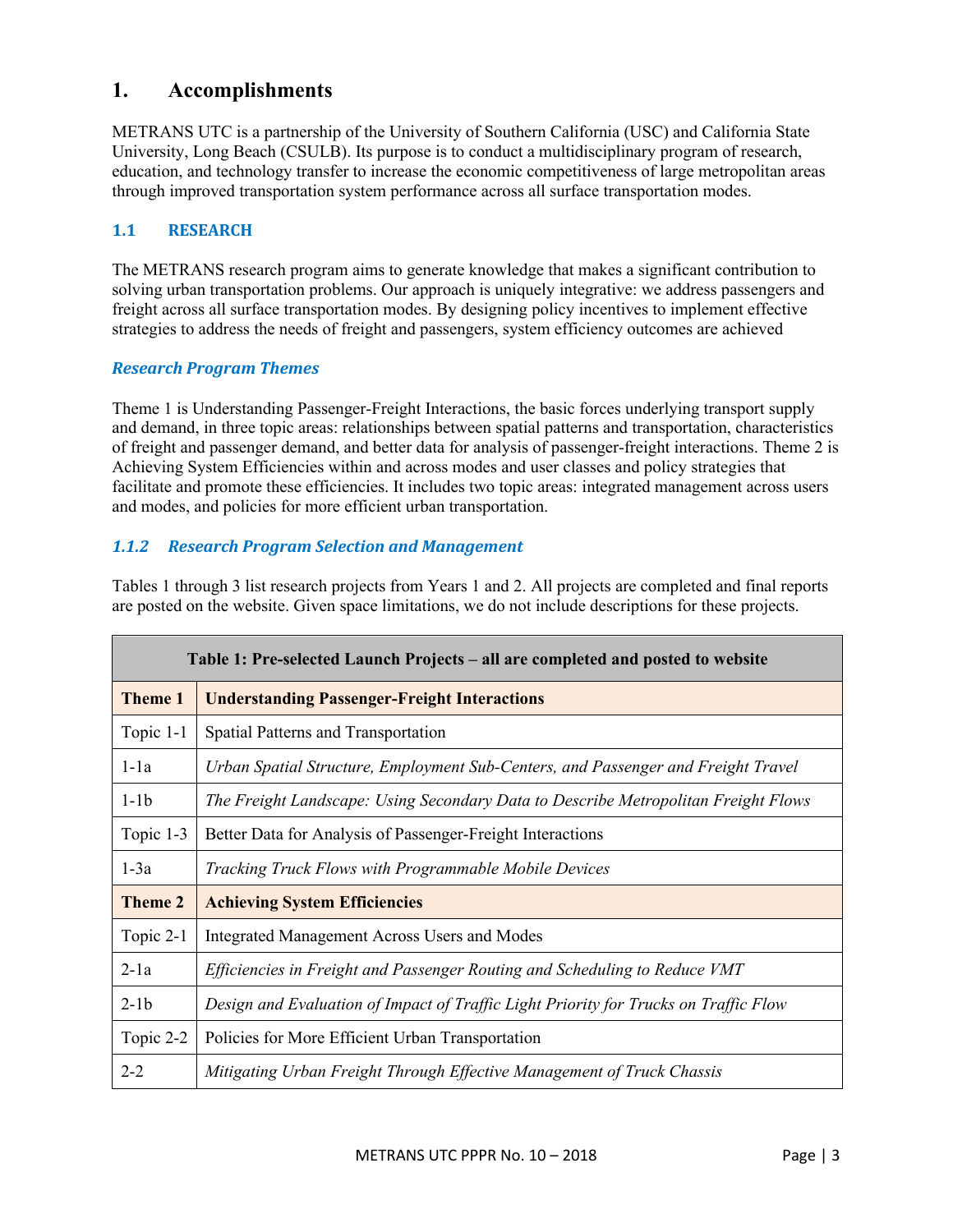| Table 2: Year 1 Open Solicitation Projects, RFP - all are completed and posted to website |                                                                                                                               |  |
|-------------------------------------------------------------------------------------------|-------------------------------------------------------------------------------------------------------------------------------|--|
| <b>Theme 1</b>                                                                            | <b>Understanding Passenger-Freight Interactions</b>                                                                           |  |
| Topic 1-3                                                                                 | Better Data for Analysis of Passenger-Freight Interactions                                                                    |  |
| $14-06$                                                                                   | Development of Micro Wireless Sensor Platforms for Passenger-Freight Interactions.                                            |  |
| $14 - 13$                                                                                 | Smart Truck Driver Assistant: Real Time Management of Container Delivery to Trucks                                            |  |
| <b>Theme 2</b>                                                                            | <b>Achieving System Efficiencies</b>                                                                                          |  |
| Topic 2-1                                                                                 | <b>Integrated Management Across Users and Modes</b>                                                                           |  |
| 14-09                                                                                     | A Dynamical Framework for Integrated Corridor Management                                                                      |  |
| $14 - 11$                                                                                 | Vehicle-to-Vehicle Communications in Mixed Passenger - Freight Convoys                                                        |  |
| Topic 2-2                                                                                 | Policies for More Efficient Urban Transportation                                                                              |  |
| 14-04                                                                                     | Analysis and Prediction of Spatiotemporal Impact of Traffic Incidents for Better Mobility<br>and Safety in Transport. Systems |  |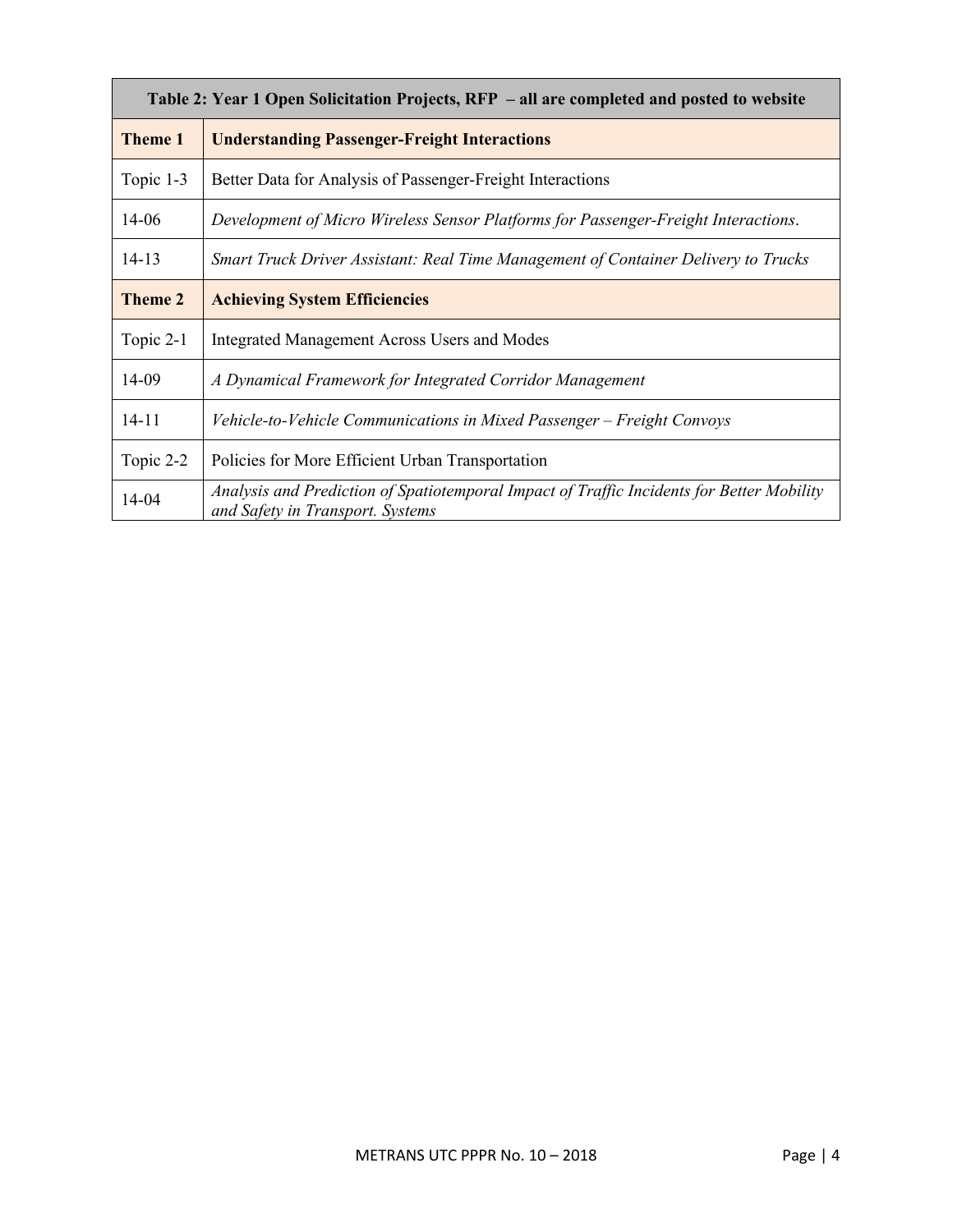| Table 3: Year 2 Open Solicitation Projects – all are completed and posted to website |                                                                                                                                                    |            |
|--------------------------------------------------------------------------------------|----------------------------------------------------------------------------------------------------------------------------------------------------|------------|
| <b>Theme 1</b>                                                                       | <b>Understanding Passenger-Freight Interactions</b>                                                                                                |            |
| Topic 1-1                                                                            | Relationships Between Spatial Patterns and Transportation                                                                                          |            |
| $15 - 27$                                                                            | Caltrans<br>Spatial Dynamics of Warehousing and Distribution in California                                                                         |            |
| Topic 1-2                                                                            | Characteristics of Freight and Passenger Demand                                                                                                    |            |
| $15 - 01$                                                                            | Investigations of the Effect of Humid Air on NOX & PM Emissions of a<br><b>CNG</b> Engine                                                          | Caltrans   |
| $15 - 10$                                                                            | Route Choice Characteristics of Owner-Operated Trucks in Southern<br>California Freeways                                                           | Caltrans   |
| $15 - 15$                                                                            | The Decline in Inter- and Intra-Urban Mobility and its Impact on<br>Passenger Travel                                                               | Caltrans   |
| Topic 1-3                                                                            | Better Data for Analysis of Passenger-Freight Interactions                                                                                         |            |
| 15-02                                                                                | Simulation of liquefaction-induced damage of the Port of Long Beach<br>Caltrans<br>using the UBC3D-PLM model                                       |            |
| <b>Theme 2</b>                                                                       | <b>Achieving System Efficiencies</b>                                                                                                               |            |
|                                                                                      |                                                                                                                                                    |            |
| Topic 2-1                                                                            | Integrated Management across Users and Modes                                                                                                       |            |
| $15-03$                                                                              | Development of an Economic Framework to Evaluate Resilience in<br>Recovering from Major Port Disruptions                                           | Caltrans   |
| $15 - 04$                                                                            | Integration of Passenger and Freight Rail Scheduling                                                                                               | Caltrans   |
| 15-08                                                                                | Application of a Regional Multi-Modal Transportation System<br><b>Performance Monitoring Framework</b>                                             | DOT        |
| $15 - 12$                                                                            | Optimum Routing of Freight in Urban Environments under Normal<br>Operations and Disruptions using a Co-simulation Optimization Control<br>Approach | <b>DOT</b> |
| $15 - 14$                                                                            | Quantifying the Impact of Next-Generation Modes of Delivery                                                                                        | <b>DOT</b> |
| Topics 2-1<br>and $2-2$                                                              | Integrated Management across Users and Modes and<br>Policies for More Efficient Urban Transportation                                               |            |

Table 4 lists the Year 3 projects and funding sources. All of these projects were completed during the current reporting period. The projects will be added to the website in October. Abstracts for the Year 3 projects were presented in the previous PPPR.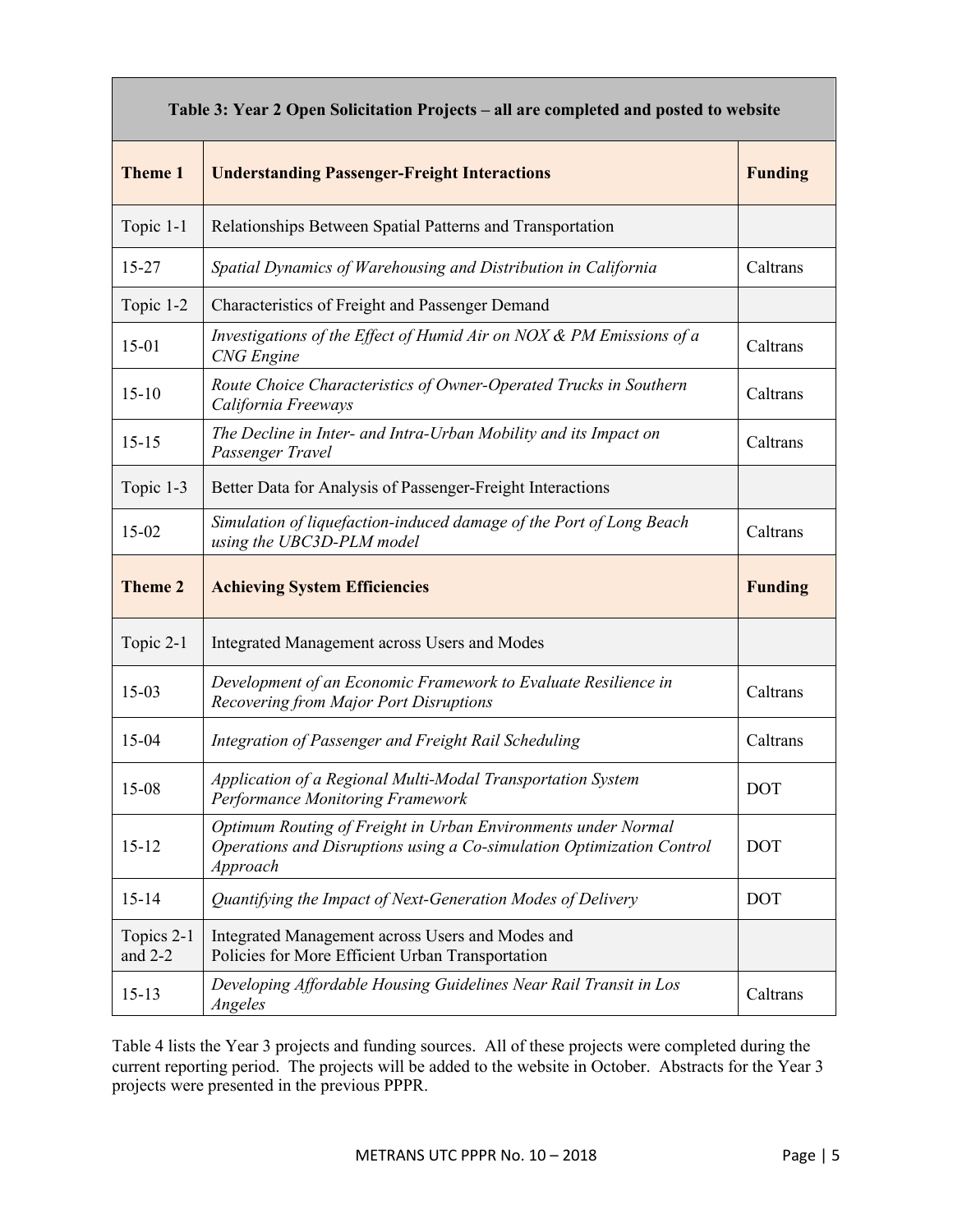| Table 4: Year 3 Open Solicitation Projects - all are completed, will be posted to website |                                                                                                                                           |            |  |
|-------------------------------------------------------------------------------------------|-------------------------------------------------------------------------------------------------------------------------------------------|------------|--|
| <b>Theme 1</b>                                                                            | <b>Understanding Passenger-Freight Interactions</b>                                                                                       |            |  |
| Topic 1-2                                                                                 | Characteristics of Freight and Passenger Demand                                                                                           |            |  |
| $16-13$                                                                                   | Fine grained "automatic vehicle classification" system development for<br>Caltrans<br>accurately measuring passenger-freight interactions |            |  |
| <b>Theme 2</b>                                                                            | <b>Achieving System Efficiencies</b><br><b>Funding</b>                                                                                    |            |  |
| Topic 2-1                                                                                 | Integrated Management across Users and Modes                                                                                              |            |  |
| $16 - 02$                                                                                 | Caltrans<br>A Cost Allocation Model for Horizontal Supply Chains                                                                          |            |  |
| $16 - 05$                                                                                 | Evaluating Economic Mobility and Resilience of Multimodal Freight<br>Caltrans<br>Operations in a Connected Vehicle Environment            |            |  |
| 16-07                                                                                     | Sustainable and Affordable Housing Near Rail Transit: Refining and<br>Caltrans<br>Expanding a Scenario Planning Toll                      |            |  |
| $16 - 16$                                                                                 | A Computational Framework for Data-Driven Distributed Resilient<br><b>DOT</b><br><b>Control of Traffic Corridors</b>                      |            |  |
| $16 - 17$                                                                                 | Caltrans<br><b>Evaluating Freight Efficiency Metrics</b>                                                                                  |            |  |
| Topic 2-2                                                                                 | Policies for More Efficient Urban Transportation                                                                                          |            |  |
| 16-08                                                                                     | Innovating on Job Accessibility with General Transit Feed Specification<br>Data                                                           | <b>DOT</b> |  |
| 16-06                                                                                     | Trajectory Data Mining for Performance Measurement of Public<br><b>Transportation Systems</b>                                             | Caltrans   |  |

We issued our Year 4 RFP (http://www.metrans.org/research-projects/metrans-utc) to allocate remaining research funding from the METRANS Tier 1 funds, both USDOT and Caltrans match, including remaining funds from previous years. The Year 5 RFP was issued on March 17, 2017, with proposals due April 19, 2017. We received 14 proposals and funded six of them. Table 5 lists the Years 4-5 projects. Abstracts were presented in the previous PPPR.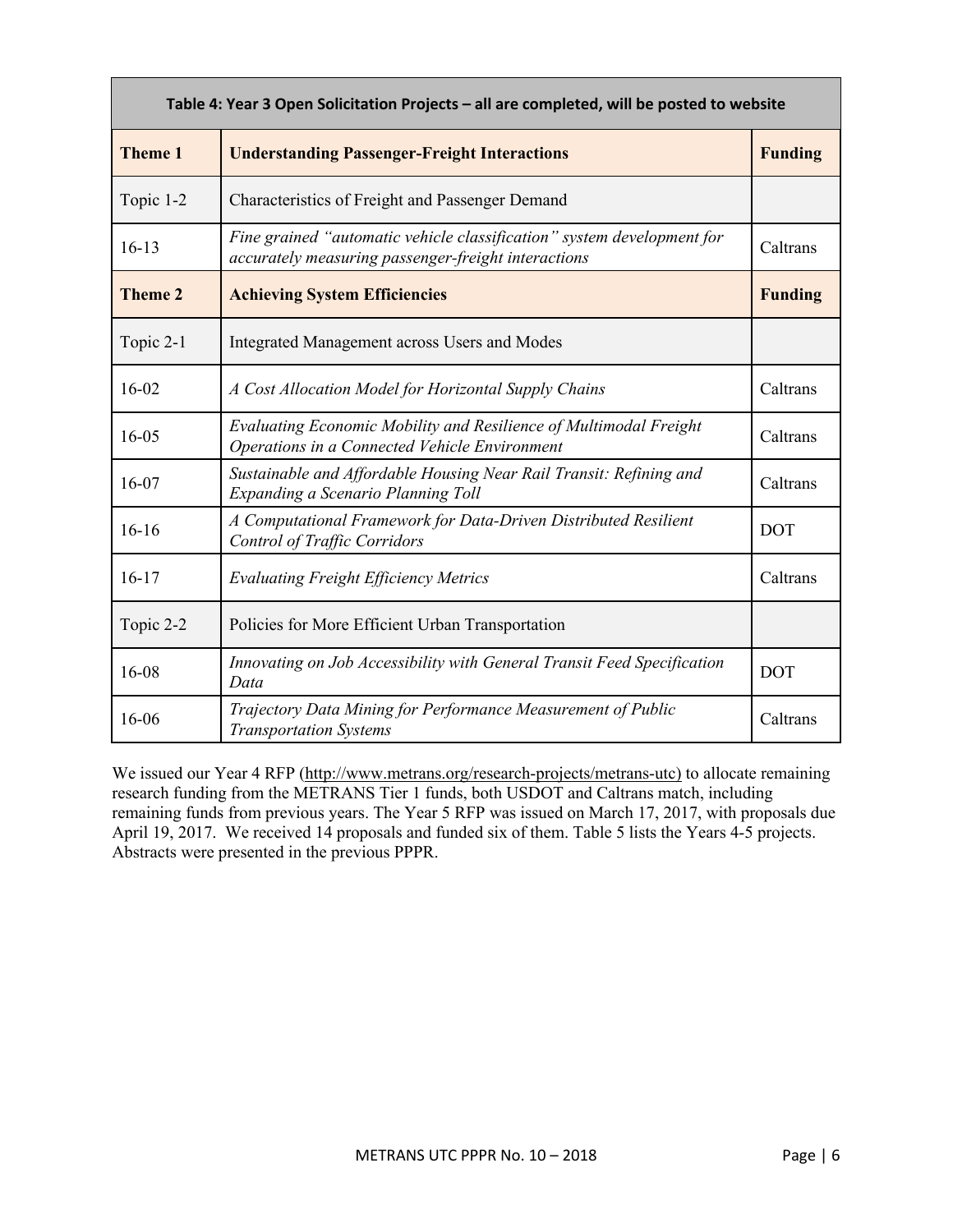| Table 5: Years 4-5 Open Solicitation Projects - all are completed, will be posted to website |                                                                                                                                                                                                      |            |
|----------------------------------------------------------------------------------------------|------------------------------------------------------------------------------------------------------------------------------------------------------------------------------------------------------|------------|
| <b>Theme 1</b>                                                                               | <b>Understanding Passenger-Freight Interactions</b>                                                                                                                                                  |            |
| Topic 1-3                                                                                    | Better Data for Analysis of Passenger-Freight Interactions                                                                                                                                           |            |
| $17 - 11$                                                                                    | Smart Sensing System for Real-time Automatic Traffic Analysis of Highway<br><b>DOT</b><br>Rest Areas                                                                                                 |            |
| <b>Theme 2</b>                                                                               | <b>Achieving System Efficiencies</b><br><b>Funding</b>                                                                                                                                               |            |
| Topic 2-1                                                                                    | Integrated Management across Users and Modes                                                                                                                                                         |            |
| $17-01$                                                                                      | Optimizing Combined Truck Routing and Parking based on Parking<br><b>DOT</b><br><b>Availability Prediction</b>                                                                                       |            |
| $17-02$                                                                                      | <b>DOT</b><br>Investigating Impact of Crowdsourcing on Smart Freight Mobility                                                                                                                        |            |
| $17 - 05$                                                                                    | Socially Optimal Personalized Routing with Preference Learning<br><b>DOT</b>                                                                                                                         |            |
| Topic 2-2                                                                                    | Policies for more efficient urban transportation                                                                                                                                                     |            |
| 17-09                                                                                        | Institutional Response to Transit Oriented Development in the Los Angeles<br>Metropolitan Area: Understanding Local Differences Through the Prism of<br><b>DOT</b><br>Density, Diversity, and Design |            |
| $17 - 14$                                                                                    | Measuring Congestion Costs of Car Commuters and Their Determinants: A<br>Counterfactual Approach                                                                                                     | <b>DOT</b> |

We added three additional match projects in late 2017 and early 2018. The projects were funded by Caltrans and have all been completed. We will upload the final reports to our website in October. Table 6 lists the additional projects. The abstracts appear below the table.

| Table 6: Caltrans Match Projects – all are completed and will be posted to website |                                                              |          |
|------------------------------------------------------------------------------------|--------------------------------------------------------------|----------|
| $17 - 15$                                                                          | Economic Competitiveness, Definitions, and Onetries          | Caltrans |
| $17 - 16$                                                                          | California Freight Program Assessment Initiative<br>Caltrans |          |
| 18-01                                                                              | Goods Movement/Logistics Training                            | Caltrans |

**USC 17-15 Economic Competitiveness, Definitions, and Onetries (Giuliano, USC)** This project continues earlier work aimed at establishing performance measures for monitoring the economic competitiveness of the freight sector as part of the implementation of the California Sustainable Freight Action Plan (CSFAP). The purpose of this project is to define competitiveness in California's freight sector, and work with industry, public and state and local government stakeholders to establish performance measures and targets relative to the implementation of the CSFAP. The project is in support of the Governor's Office of Business and Economic Development (GO-Biz), which is taking the lead role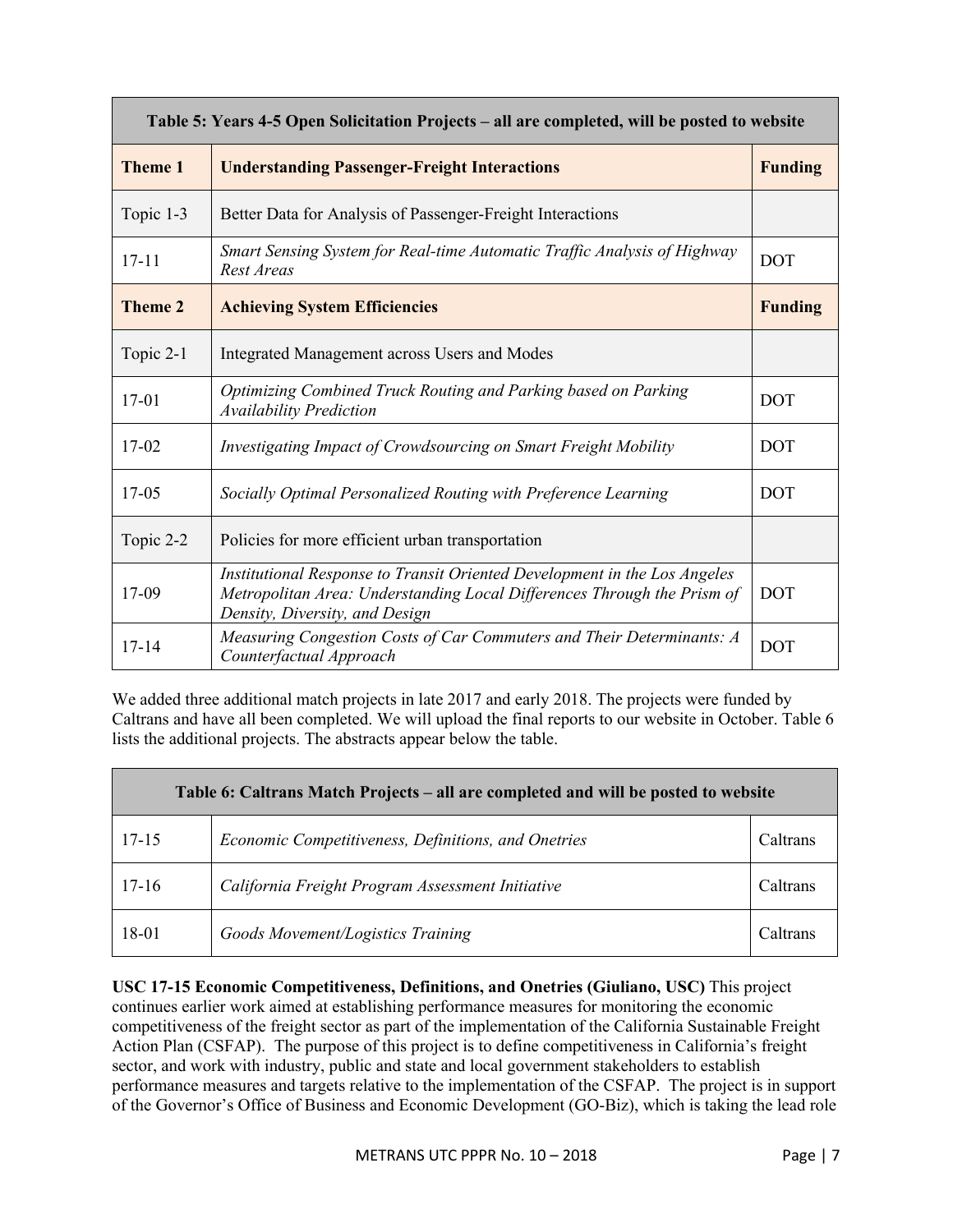in establishing these new definitions and metrics in relation to the state's greenhouse gas (GHG) reduction goals and development of a sustainable freight system for California. The main objective of this research is to build on previous work with public agencies and industry groups to establish a set of measures that would accurately depict the competitive state of California's freight economy, and arrive at targets that could be used to evaluate competitiveness over time. In collaboration with the Economic Competitiveness Working Group, we defined competitiveness and the freight sector, evaluated data sources for potential metrics, and generated test metrics and comparable groups.

**CSULB 17-16 California Freight Program Assessment Initiative (O'Brien, CSULB)** The Caltrans Freight Program Assessment Initiative is intended to identify strengths, weaknesses, opportunities and threats of the Caltrans freight program and recommend best practices to improve Caltrans freight planning processes, programs and project delivery. This includes near-term and long-range assessments of the resources available to implement freight-related programs and how the department manages those resources; the identification of innovative freight planning and implementation practices and their applicability and transferability to Caltrans; the identification and definition of roles within the department that support innovation; and the development of an implementation strategy to help fulfill the freight program's mission.

**CSULB 18-01 Goods Movement/Logistic Training (O'Brien, CSULB)** Transportation planning at the state, regional and local levels is becoming increasingly complex. This includes planning for infrastructure projects tied to goods movement. The new federal transportation reauthorization bill contains a specific title on freight for the first time. The National Freight Advisory Committee has prepared a National Freight Strategic Plan, another first in federal guidance, and US DOT has released guidance for State Freight Plans and State Freight Advisory Committees. Under Governor Brown's Executive Order B-32-15, state agencies have collaborated to develop a statewide Sustainable Freight Action Plan. California issued a Freight Mobility Plan in late 2014. Its implementation (and updating) will require an understanding of how the supply chain works and the implications of trends in intermodal distribution and industry practices. The implementation of state laws on greenhouse gas (GHG) emissions reduction (including AB 32 and SB 375) has changed the skill sets needed for planners, bringing new emphasis on sustainability and integrating transportation and land use planning. Some foundation in goods movement and supply chain management will benefit those making decisions, projections, and assumptions about the transportation and warehouse sectors, among others, as part of the planning process. Under this Task Order, METRANS will design and implement two four-day training academies, one in the Inland Empire and one in Sacramento, for Caltrans staff from district offices and headquarters. The Inland Empire will have as its focus intermodal freight operations. The Sacramento session will include discussions of issues important to California's Central Valley, including agricultural supply chains. The classes will also inform and be informed by METRANS' work on the development of a freight capacity building study for Caltrans under Task Order 19. The classes will help test the effectiveness of training materials and at the same time provide an opportunity for Caltrans personnel from different parts of the State and from different units to provide input on the need for freight-related professional development.

# *1.1.3 Dissemination*

Research reports are published to the METRANS website and presented at METRANS research seminars, open to the public. Preliminary results are often presented at conferences. All projects are expected to result in refereed publications.

#### *Five papers were published in refereed journals:*

Boarnet, M., A. Hong, and R. Santiago-Bartolomei. 2017. "Urban Spatial Structure, Employment Subcenters, and Freight Travel," *Journal of Transport Geography*, 2017, vol. 60, pp. 267-276.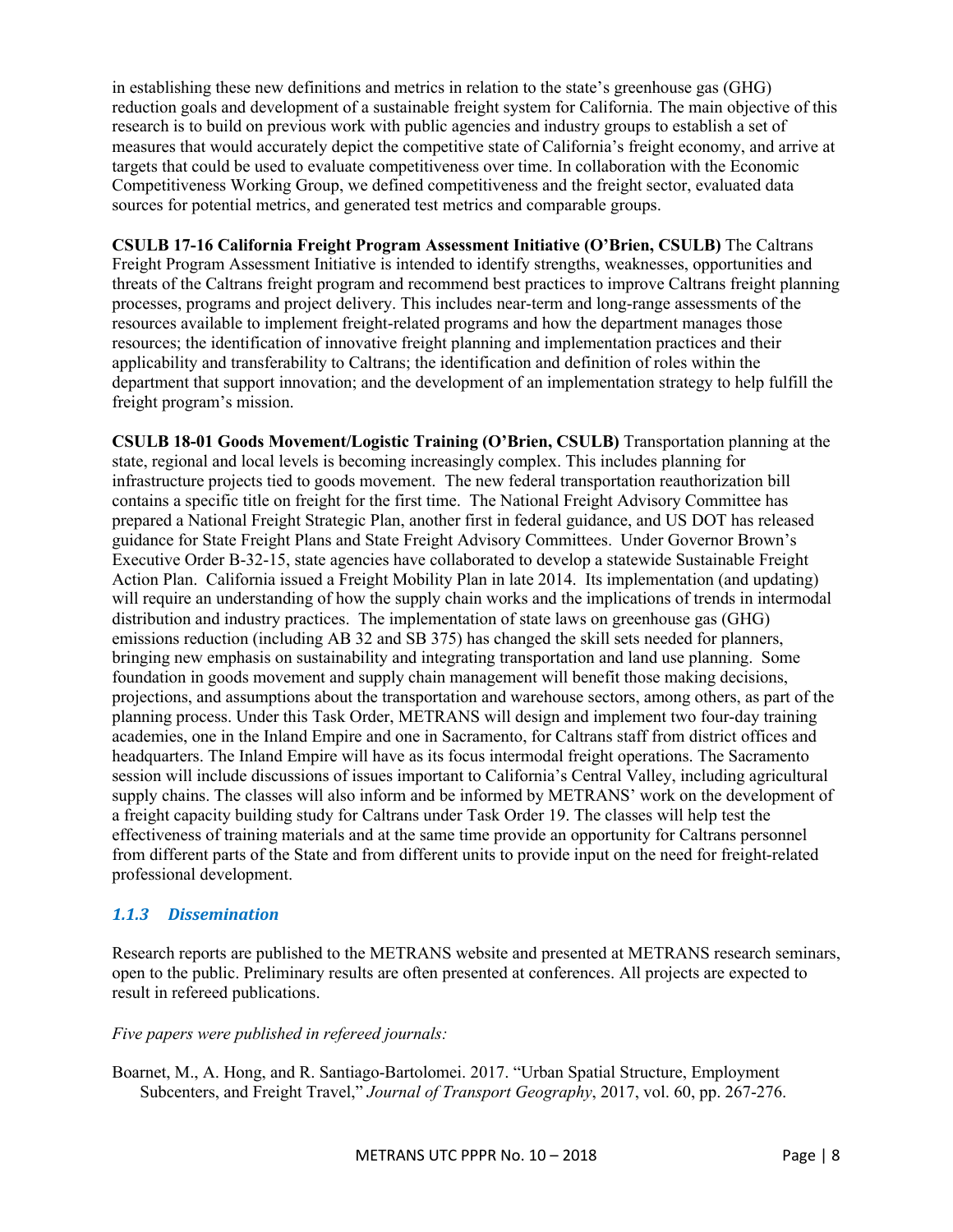- Giuliano, G. and S. Kang (2018) "Spatial dynamics of the logistics industry: Evidence from California," *Journal of Transport Geography,* forthcoming.
- Giuliano, G. S. Kang, and J. Yuan (2017) "Using proxies to describe the metropolitan freight landscape", *Urban Studies*, first published online: February 1, 2017, https://doi.org/10.1177/0042098017691438
- Li, S., M. Dessouky, L. Yang, Z. Gao. 2017. "Joint Optimal Train Regulation and Passenger Flow Control Strategy for High-Frequency Metro Lines," *Transportation Research, Part B: Methodological,* 99, 113-137
- Rodrigue, J-P, L. Dablanc, G. Giuliano (2017) "The freight landscape: Convergence and divergence in urban freight distribution," *Journal of Transport and Land Use,* 10(1), https://jtlu.org/index.php/jtlu/article/view/869.

*Six papers are under review or under preparation for journal submission*

- Bento, A.M., Gillingham, K. & Roth, K. "Cars that Kill You? The Effects of CAFE Standards on Vehicle Weight Dispersion", *Journal of Political Economy.*
- Boarnet, M. & X. Wang, "Urban Spatial Structure and the Potential for Vehicle Miles Traveled Reduction: The Impact of Accessibility to Jobs Within and Beyond Employment Sub-Centers," under submission at *Annals of Regional Science.*
- Hsu, H-P, M. Boarnet & D. Houston, "Gender and Transit Use: The Influence of Environmental Beliefs and Safety Concerns," under submission at *Transportation Research A: Policy and Practice.*
- Painter, G., S. Chakrabarti. "Geographic mobility of recent immigrants and urban transit demand in the U.S.: New evidence and planning implications".
- Webb Jamme, H-T., Rodriguez, J., Bahl, D. & Banerjee, T. "Transit Oriented Development: Evolution of a Concept". *Journal of Planning Education and Research.*
- Zhao, Y., P. Ioannou, M. Dessouky. "Dynamic Multimodal Freight Routing Using a Co-Simulation Optimization Approach," submitted for publication

*Nine presentations were made at conferences:*

- Boarnet, M. & X. Wang, "Urban Spatial Structure and the Potential for Vehicle Miles Traveled Reduction: The Impact of Accessibility to Jobs within and beyond Employemnt Sub-Centers," presented at Transportation Research Board annual meeting, 2017.
- Chan, F.H. & Banerjee, T. "Comparing the Spaces of Kevin Lynch and Henri Lefebvre in the City". The 2017 American Association of Geographers Annual Meeting, Boston, MA. April 4-7.
- Li, W., N. Rosenheim, H. Dong., M Boarnet, and H. Zhong, "Rail Transit and Economic Growth: Documenting Evidence from a Panel Data Analysis of Eighteen Metropolitan Areas in the United State," presented at Transportation Research Board annual meeting, 2017.
- Molisch, A.F. "Modulation and multiple access for high-speed train communications", *Chinese Research Center for Railway Safety and Control, Bejing, China,* invited keynote, *July 3rd, 2017.*
- Wei, D. "Economic Impact Analysis of Port Disruptions Roles of Resilience," Invited Presentation to the delegation of Singapore Ministry of Home Affairs, USC, June 1, 2017.
- Wei, D. "Evaluating the Role of Resilience in Recovering from Major Port Disruptions," presented at 7th METRANS International Urban Freight Conference, Long Beach CA, October 17-20, 2017
- Wei, D. "Evaluating the Role of Resilience in Recovering from Major Port Disruptions," presented at Transportation Research Board 96th Annual Meeting, Washington DC, January 8-12, 2017.
- Zhao, Y., P. Ioannou, M. Dessouky. "A Hierarchical Co-Simulation Optimization Control System for Multimodal Freight Routing," *Conference Proceedings IEEE 20th International Conference on Intelligent Transportation*, 2017, Yokohama, Japan
- Zhao, Y., P. Ioannou, M. Dessouky. "Routing of Multimodal Freight Transportation Using a Cosimulation Optimization Approach," *Conference Proceedings Transportation Research Board*, 2017 Washington D. C.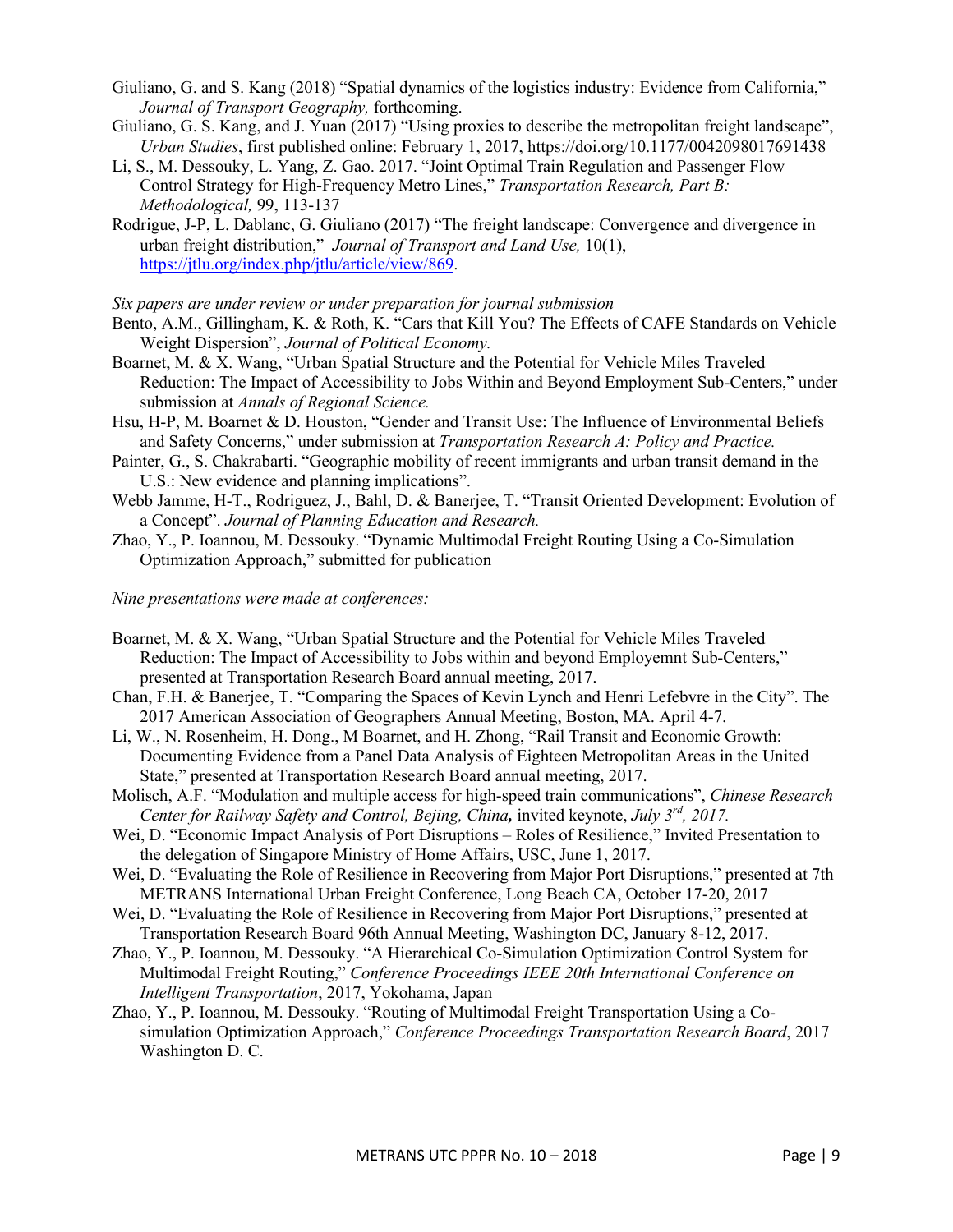### 1.1.4 **Plans for Next Reporting Period**

All projects are complete and this is the final reporting period. Final reports and research briefs for projects completed during the current reporting period will be added to our website in October. Researchers will continue dissemination of research results via our website, other publications, papers, conference presentations, and our seminar series. We will comply with grant closeout procedures and submit all required documents within 90 days of grant termination.

#### **1.2 EDUCATION AND WORKFORCE DEVELOPMENT**

METRANS' education goal is to foster education and training to contribute to the development of the transportation workforce. Our approach is multi-disciplinary, multimodal, and incorporates both passengers and freight. Under this grant we have developed a series of education activities for levels K-12 to PhD. These programs build on the education and training programs available at both universities.

#### *1.2.1 New and Continuing Activities Associated with Degree Programs*

*Graduate Research Assistantships*: We continue to support PhD students on METRANS research projects. Since this grant is closing out, students are now supported on projects funded by our Pacific Southwest Region 9 UTC grant.

*Postdoctoral Fellowships:* Two postdoctoral fellowships were awarded for the 2017-18 academic year. Sanggyun Kang, 2017 USC PhD, conducted research on warehouse location and impacts, and on freight flow optimization. Yanbo Zhao, 2017 USC PhD, conducted research on freight flow optimization.

*Graduate Courses*: The CSULB Master of Science in Supply Chain Management Degree launched in the fall of 2015. The program has two parallel tracks, one for practicing professionals, which is an evening and weekend program completed in 24 months. The other is an accelerated track for those not working in the industry as well as for international students. This track is completed in 21 months. The first cohort of MSSCM (Professional) and the second cohort of the Accelerated track graduated in December of 2017. The second professional cohort graduated in August 2018. A total of 32 new students are enrolled in cohorts 3 and cohort 4 which are currently underway.

#### *1.2.2 Facilitating Connections between Students and Employers*

*Professional Development*: We continue to partner with WTS-LA to promote student participation in the resume book and to facilitate and sponsor membership and attendance at WTS events. METRANS Associate Director Victoria Deguzman is the WTS-LA chapter University Liaison and a Special Advisor to the President of Workforce Development, and conducts outreach for WTS to both high schools and institutions of higher learning throughout the greater LA region; a graduate level transportation student at USC serves as the chapter Student Liaison. We continue to offer career services to students interested in a transportation related career, and facilitate connections with students and industry. CSULB also designs the employer engagement programs for the Port of Long Beach Academy of Global Logistics at Long Beach Cabrillo High School.

*METRANS Mentor Program*: This program has been migrated to PSR UTC.

*METRANS Lunch with a Practitioner Series:* This program has been migrated to PSR UTC.

*METRANS Internship and Employment Assistance:* This program has been migrated to PSR UTC.

*CITT Job and Internship Post:* CITT has established a job and internship post on its website at https://www.ccpe.csulb.edu/TheManifest/JobPostings.aspx and works with the CSULB Career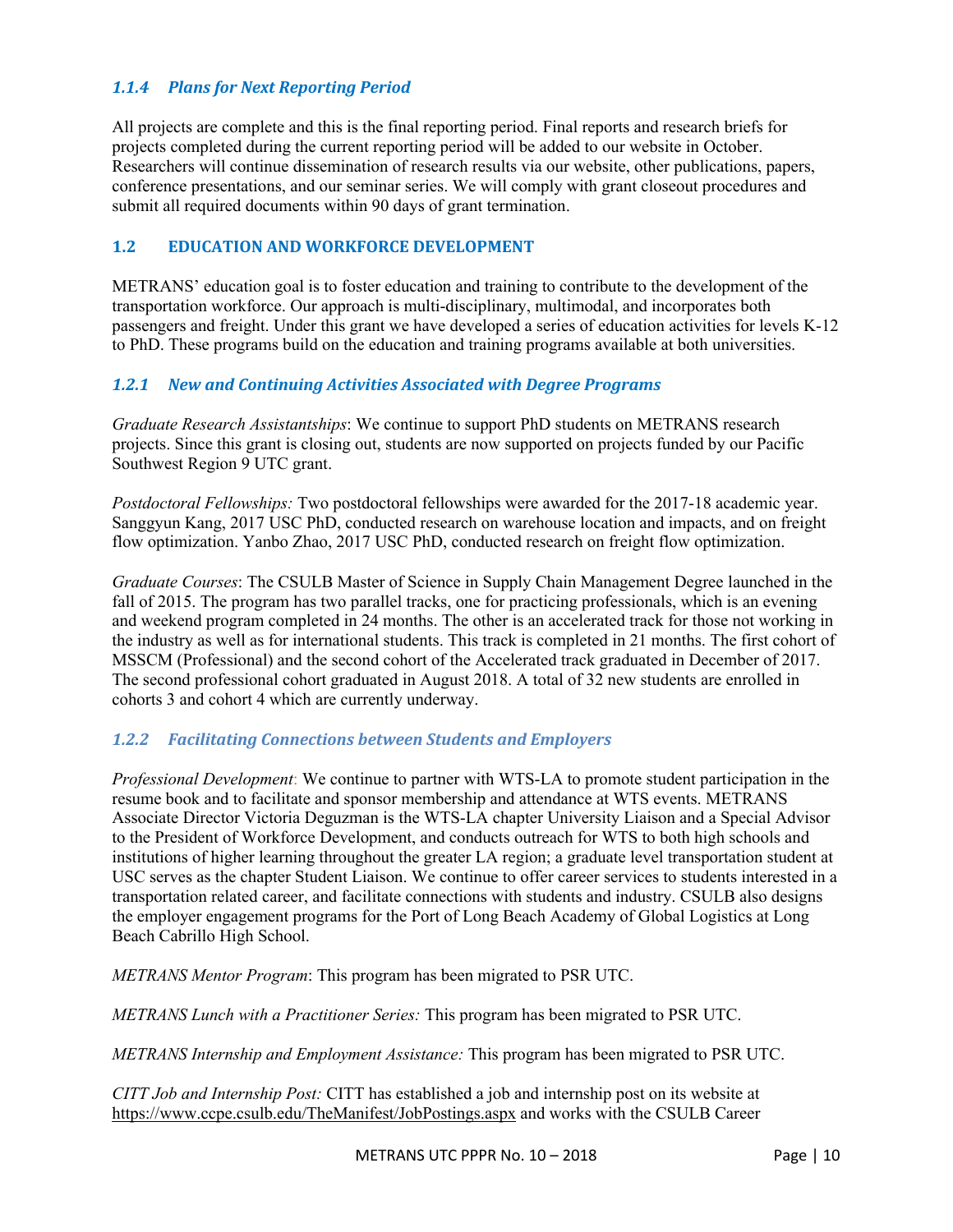Development Center matching students to employment and internships. CITT also includes trade and transportation-related job postings in its email blasts and news updates.

# *1.2.3 Non-degree Programs*

*Metropolitan Transportation Management Certificate (MTMC)*: Curriculum development was coordinated with LA Metro and designed to cover multi-modal transportation planning fundamentals, with a focus on passenger-freight conflicts. The success of the pilot program, which was conducted during the previous reporting period, has motivated the METRANS team to further develop its curriculum and share it as an educational tool for planning and transportation professionals around the country. In addition, the curriculum developed for the class will be modified for a class of professional transportation consultants to be held in the spring of 2019 in coordination with the South Bay Cities Council of Governments.

*Caltrans Freight Academy:* CITT offers a four-day freight academy designed for planners and engineers as part of a regular series of Caltrans-specific classes. During the reporting period, one workshop focusing on intermodal transport was held in Ontario CA; and a second workshop on agricultural supply chains was scheduled for April 2018 in Sacramento.

*Introduction to Logistics and Supply Chain Management (CITT 180)*: a self-paced 30-hour online class that can serve as a gateway class for a number of CITT programs or as an independent self-paced training program was completed in 2016 and is now part of CITT's course offerings. Students who complete the class are eligible for a waiver of the introductory module in the Global Logistics Specialist program.

### *1.2.4 Research Seminars*

*METRANS Transportation Research Seminar Series:* This serves as a forum for faculty, guest presenters, and advanced graduate students to present their research. Seminars take place during the fall and spring semesters, are open to the public, and are often a collaborative effort of METRANS and cosponsors such as student, academic, and professional groups. Most are recorded and made available through social media. Seminars are well attended. The research seminars held during this period were funded through the Pacific Southwest Region (PSR) UTC and reported in the PSR PPPR for this period.

#### *1.2.5 Educational Enrichment*

METRANS offers support to groups who represent and serve underrepresented, female, and transportation-related student populations to assist them with education and skills training, strategic planning, event planning and execution, membership recruitment and retention, awards, scholarships, and operations. These groups include WTS-LA, WTS-OC, USC and CSULB Student Chapters of the Institute for Transportation Engineers (ITE), USC Student Chapter of the American Planning Association (APA), Price Sol Global (graduate-level students of planning policy), Associated Students of Planning and Development (ASPD), Price Women Leading Policy, Planning, and Development (WLPPD), Young Professionals in Transportation (YPT), Price Partnership for an Equitable Los Angeles (PELA), International Public Policy and Management Program (IPPAM), CSULB Society for the Advancement of Management (SAM) and Graduate Business Association, the USC student chapter of the National Society of Black Engineers (NSBE) the USC and CSULB student chapters of the Society of Women Engineers (SWE), USC Asian Pacific Islander Caucus (APIC), Price Latino Student Association (PLSA) and the Price Graduate Policy and Administration Community (GPAC), USC Women in Management, and the Girl Scouts of Los Angeles and Orange Counties. We also provide opportunities for students to experience transportation outside the classroom, such as field trips, resource and guest speaker referrals, and opportunities for publication of their written work and accomplishments.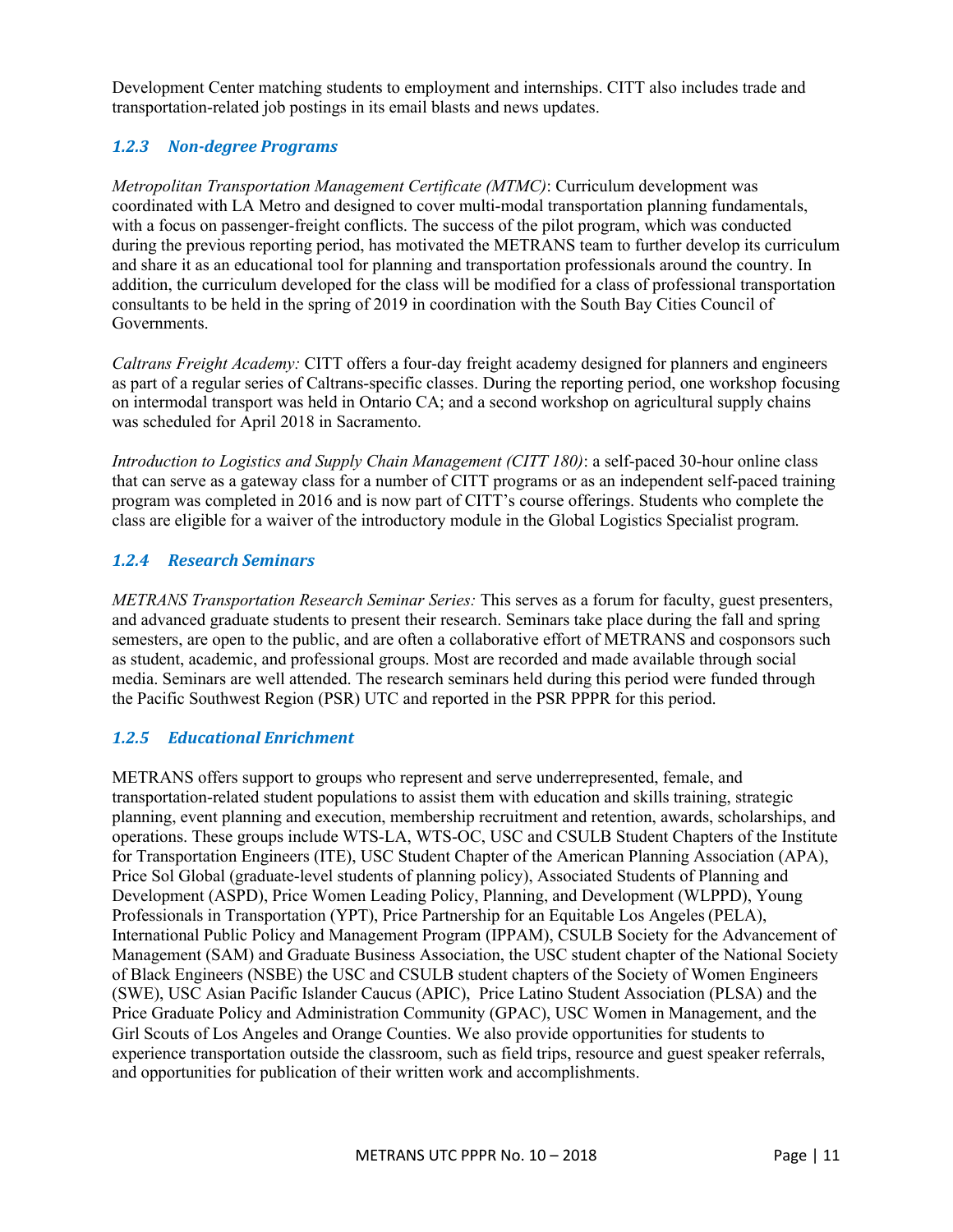*Field Trips and Site Visits*: These are a regular component of our enrichment programming. The field trips are now being offered as part of the PSR UTC.

# **1.2.6** Attracting New Entrants to Transportation

*Academy of Global Logistics:* CITT partnered with the Port of Long Beach and Long Beach Unified School District to develop the Port of Long Beach Academy of Global Logistics (AGL) at Cabrillo High School. The AGL is a four-year small learning community, which combines an academic curriculum with industry-relevant training and information to support academic and career development. The Academy introduces high school students to career opportunities in global trade and logistics and shows them how to prepare for those careers through a wide range of training and education programs including certificates, certifications, and degrees offered by Long Beach City College and CSULB. CITT is responsible for developing an academy to prepare teachers to incorporate transportation and logisticsrelated materials into lesson planning. During the reporting period, CSULB partnered with Esri to develop a story map accompanied by a narrative video that introduces K-12 students to the supply chain. The video will be presented to students at the Academy of Global Logistics. We are currently working with the Esri's education team to build a comprehensive story map that depicts key topical aspects of global and domestic supply chains.

# *1.2.7 Dissemination*

Dissemination is via courses and certificate programs, assistance regarding internships, employment opportunities, and professional development, seminars and educational series, our website, student research opportunities, support and outreach to student groups, research and career fair support and presentations, and our mentor program. We use CITT's Facebook, LinkedIn, and Twitter accounts to disseminate information and our podcasts to highlight our programs. This reporting period we had 640 Twitter followers and 45 tweets. We had 410 Facebook "Likes" and 69,812 Facebook visits, as measured by "impressions" (the number of times people have encountered a post from CITT or the page itself). Our LinkedIn page has grown to 1,139 members. We also feature METRANS related events at the CITT blog, which is available at https://www.ccpe.csulb.edu/citt/blog/blogposts.aspx?pID=125.

We also use METRANS social media accounts to disseminate information. This reporting period, we had 657 Twitter followers and 25 tweets. We had 413 Facebook "likes" and 13,685 visits.

# 1.2.8 **Plans for Next Reporting Period**

This is the final reporting period. All continuing education and workforce development activities will be reported under the PSR UTC.

#### **1.2.9 TECHNOLOGY TRANSFER**

The goal of the technology transfer program is to broaden our reach and disseminate research results. All technology transfer activities were transitioned to PSR as of Fall 2017. These include:

- Continuation of signature events: In 2019, the CITT Town Hall will be held in conjunction with the METRANS International Urban Freight Conference scheduled for October 16-18, 2019.
- Outreach: Working and Living in a Port City Series
- Media and Communications: METRANS News, Research Briefs, website and social media; METRANSInfo, ContainterCasts, TransCasts, Student podcasts, YouTube, and Trade Talks

These activities are now reported in the PSR UTC PPPR.

# *1.3.1 Dissemination*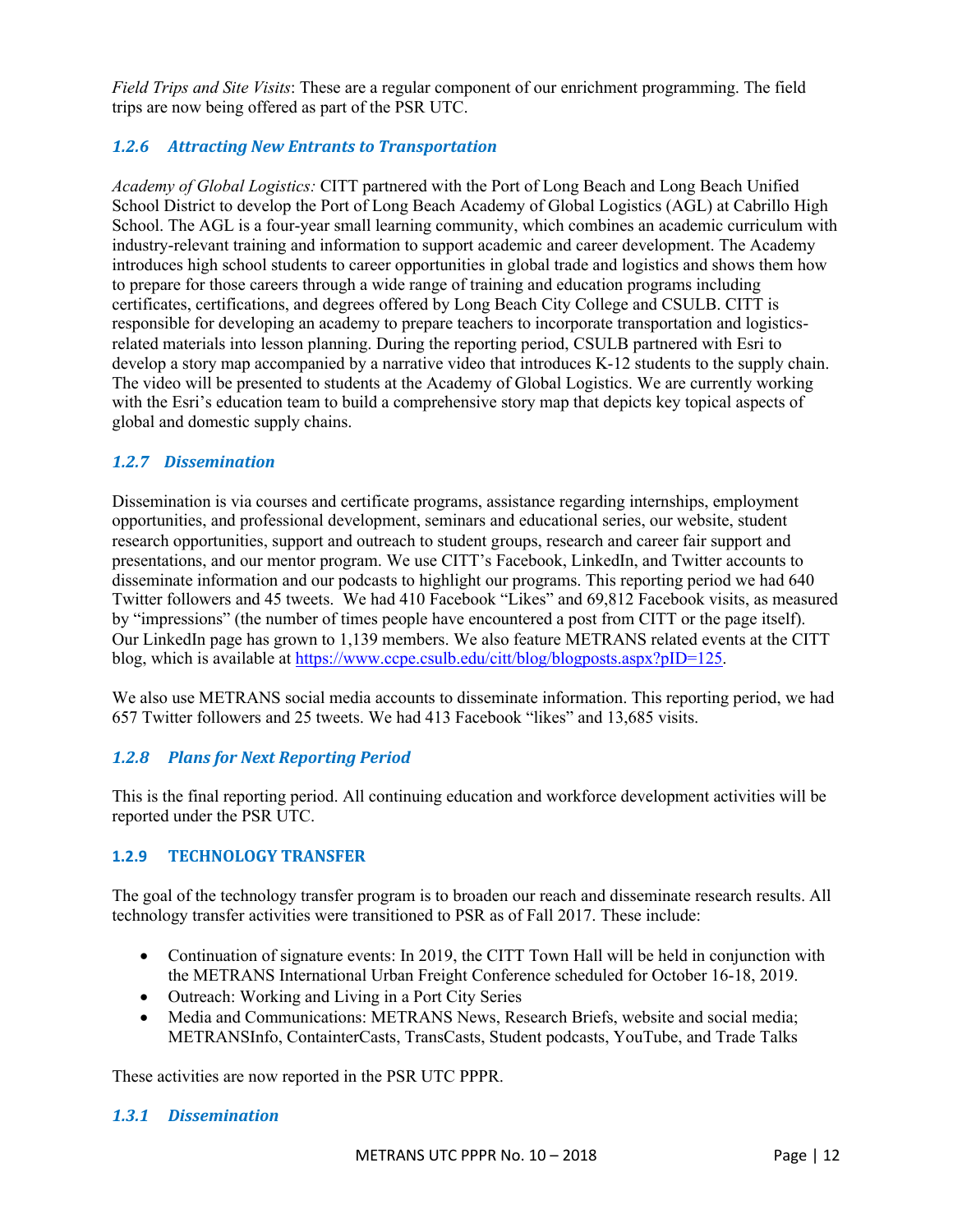Dissemination is achieved through the events, media, and communication channels described above.

# 1.3.2 **Plans for Next Reporting Period**

This grant is closing out, and this is the final reporting period.

# **2. Products**

#### **2.1 PUBLICATIONS**

In this reporting period, the Tier 1 projects resulted in 5 peer-reviewed publications (with 6 under review) and 9 presentations. See Section 1.1.3.

### **2.2 WEBSITES**

Our website is at http://www.metrans.org.

### **2.3 TECHNOLOGIES**

Petros Ioannou (USC) developed a mathematical model that includes parking availability and the USA Hours-of-Service regulations in the scheduling of long-haul truck shipments. The model can be solved by using Mixed Integer Programming software. The model resulted from his Tier 1-funded research project, "Optimizing Combined Truck Routing and Parking based on Parking Availability Prediction." PhD student Filipe de Almeida Araujo Vital, who was supported by Tier 1 funds, assisted Ioannou on the project.

John Carlsson (USC) designed new algorithms as part of his project, "A Cost Allocation Model for Horizontal Supply Chains." The California Department of Transportation funded this as a match project. Two PhD students in Industrial and Systems Engineering assisted Carlsson on the project. Carlsson will perform more research and development to further test and refine the algorithm.

#### **2.4 INVENTIONS**

Nothing to report.

# **2.5 EDUCATIONAL PRODUCTS**

Nothing to report.

# **2.6 OTHER PRODUCTS**

Other products are 1) podcasts of METRANS seminars; 2) internship and employment database; 3) Long Beach Business Journal column publications and related podcasts; 4) podcast of Industry Outlook; 5) METRANS news, and 6) expansion of the Monitoring the Ports database.

# **3. Participants and Collaborating Organizations**

Participants contribute to the work of the Center through financial or other support, or directly in research. Collaborating organizations participate in Center activities, provide advisement, or support the center.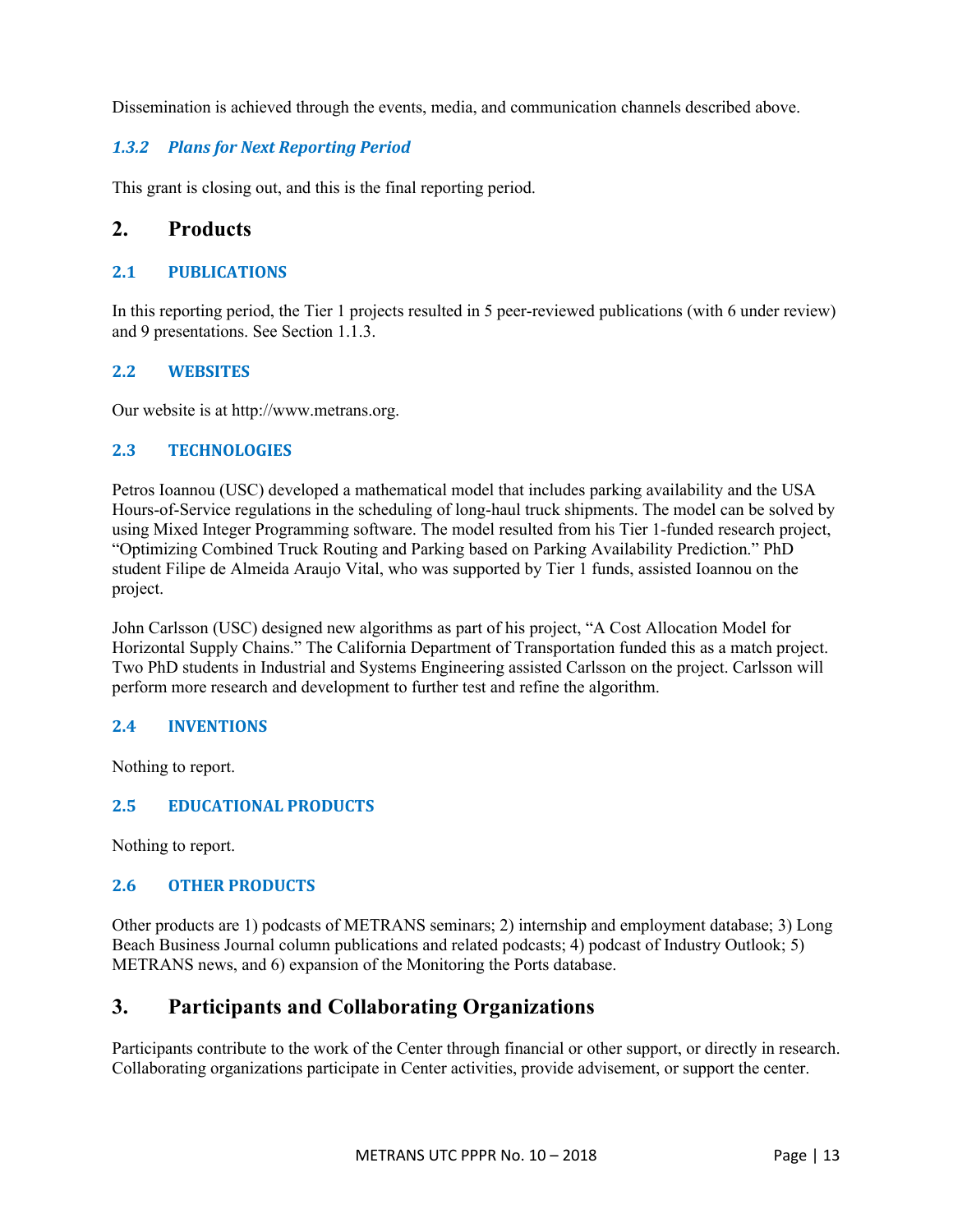#### **3.1 PARTICIPANTS**

| <b>Table 8: METRANS UTC Partners and Contributions</b>           |                       |                                                                                                             |
|------------------------------------------------------------------|-----------------------|-------------------------------------------------------------------------------------------------------------|
| <b>Name</b>                                                      | <b>Location</b>       | <b>Contribution</b>                                                                                         |
| AAA (The Auto Club)                                              | Los Angeles           | Financial contribution                                                                                      |
| <b>BNSF Railway</b>                                              | Long Beach            | Financial contribution                                                                                      |
| Caltrans                                                         | Sacramento            | Match fund sponsor, financial contribution of full                                                          |
| <b>Ceres Terminals</b>                                           | Los Angeles           | Associate, financial contribution                                                                           |
| <b>CITT</b>                                                      | <b>CSULB</b>          | Home of CSULB METRANS, training and prof programs                                                           |
| Economics Dept.                                                  | <b>CSULB</b>          | Participating faculty, education programs, students                                                         |
| Engineering (COE)                                                | <b>CSULB</b>          | Participating faculty, education programs, students                                                         |
| <b>Foothill Transit</b>                                          | West Covina           | Associate, financial contribution                                                                           |
| <b>KOA</b>                                                       | Monterey              | Financial contribution                                                                                      |
| LA Customs Brokers &<br><b>Freight Forwarders</b><br>Association | Los Angeles           | Financial contribution                                                                                      |
| Majestic Realty                                                  | Industry              | Associate, financial contribution                                                                           |
| Metro                                                            | Los Angeles           | Assoc., financial contribution, internships, research                                                       |
| Metrolink                                                        | Los Angeles           | Associate, financial contribution                                                                           |
| Nixon Peabody                                                    | Los Angeles           | Legal consulting, financial contribution                                                                    |
| Port of Long Beach                                               | Long Beach            | Assoc., financial contribution, internships, scholarships                                                   |
| Port of Los Angeles                                              | Los Angeles           | Assoc., financial contribution, internships, scholarships                                                   |
| <b>SCAG</b>                                                      | Los Angeles           | Assoc., financial contribution, internships, data sharing                                                   |
| <b>SCAQMD</b>                                                    | Diamond Bar           | Financial contribution                                                                                      |
| Sol Price School of<br>Public Policy                             | <b>USC</b>            | Home of Center, education programs, financial<br>contribution for admin; indirect cost share; offices, labs |
| Viterbi School of<br>Engineering                                 | <b>USC</b>            | Participating faculty, education programs, students;<br>indirect cost and tuition cost share, METRANS labs  |
| Volvo Research and<br><b>Educational Foundations</b>             | Gothenberg,<br>Sweden | Financial contribution, match fund sponsor                                                                  |
| Watson Land Co.                                                  | Carson                | Financial contribution                                                                                      |
| WTS LA Chapter                                                   | Los Angeles           | Financial contribution                                                                                      |

Caltrans is the major funding partner. Additional financial support is provided by METRANS Associates Partners, and by individual corporate contributions.

#### **3.2 COLLABORATING ORGANIZATIONS**

METRANS has extensive relationships with other universities, public agencies, and private industry. The METRANS UTC has access to these relationships.

#### *3.2.1 Advisory Organizations*

*METRANS Advisory Board*: The board meets annually, and provides overall policy guidance for the Center. It suggests research priorities, identifies funding opportunities, assists in student job placements, and participates in outreach activities. Members are leaders and serve as liaisons to their agencies and industries. They are appointed by the Director with the advice of the Executive Committee. Gold and Silver level METRANS Associates Partners are members of the Board; others are appointed to represent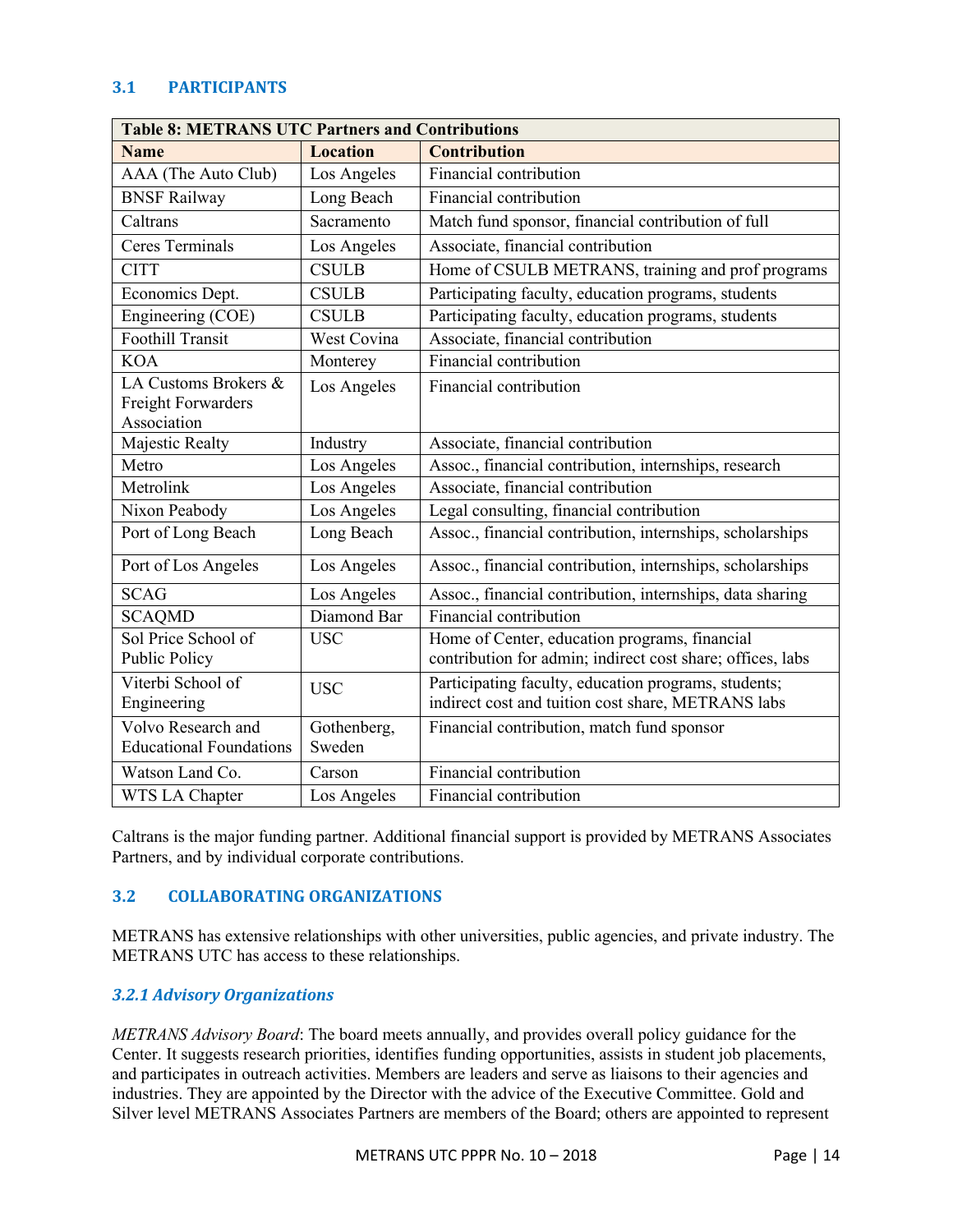the broad constituency of stakeholders. A list of members is available at http://www.metrans.org/advisory-board. The Board met in November 2017. The METRANS Advisory Board will continue after the close of this grant; it provides overall policy guidance to all of METRANS' activities.

*The Center for International Trade and Transportation (CITT):* CITT is dedicated to delivering education programs, innovative research, and community outreach in goods movement and is the Long Beach home for METRANS. CITT Executive Director, Thomas O'Brien serves as a METRANS Associate Director. The CITT has several noteworthy educational programs directly related to the Tier One Center, including the Academy of Global Logistics teacher course and the recently launched Introduction to Logistics and Supply Chain Management, a 30-hour online class that can serve as a gateway class for a number of CITT programs or as an independent self-paced training program.

*CITT Policy and Steering Committee:* The CITT Policy and Steering Committee (PSC) consists of representatives from modal transportation sectors, units of government, organized labor, and other individuals in international trade and transportation, as well as from academia. The PSC helps direct the outreach activities of CITT, including those sponsored by METRANS. The PSC also serves as the advisory body on the development of the structure and content of the Town Hall Meeting.

*Other Relationships:* We have extensive relationships with industry and government. SCAG provides regional planning and transportation modeling data. LA Metro funds a major research project to develop a data archive from real-time transportation system monitoring data and develop applications for planning and system management. Several trade organizations offer scholarships and other assistance, including the Los Angeles Transportation Club (LATC), Harbor Transportation Club (HTC), Harbor Association for Industry and Commerce (HAIC), and Council of Supply Chain Management Professionals (CSMCP). The HAIC, LATC and HTC have endowed scholarship funds for students in CITT-related programs. During the reporting period, the Foreign Trade Association established another scholarship for students at CSULB in trade and transportation-related programs. O'Brien serves as a Board member for the Southern California Roundtable of the CSCMP, LATC, Foreign Trade Association, HAIC and National Transit Institute. He also serves as Chair of the Southern CA Regional Transit Training Consortium.

# *3.2.2 Relationships with Other Universities*

*Council of University Transportation Centers* (CUTC): Giuliano is a past president and executive committee member. O'Brien is Secretary and lead for the CUTC workforce development efforts. MetroFreight (MF) Center of Excellence: METRANS is the home of the Volvo Research & Educational Foundations (VREF) Center of Excellence on urban freight. The consortium includes the University Transportation Research Center (Region 2 UTC) in New York, the Institute of Science and Technology for Transport in Paris, and the Korean Transport Institute (KOTI) in Seoul.

*National Center for Sustainable Transportation (NCST)*: METRANS is a partner in the NCST consortium, led by UC Davis, and including UC Riverside, Georgia Tech, and University of Vermont. METRANS' role is sustainable freight transport.

*Southwest Transportation Workforce Center (SWTWC):* The Southwest Transportation Workforce Center (SWTWC) seeks to connect and empower the 21st century transportation workforce through research, education, and industry engagement. SWTWC is led by CSULB, with USC, Texas A&M Transportation Institute (TTI), ICF International, and the National Occupational Competency Testing Institute as partners. The mission of SWTWC is to provide a more strategic and efficient approach to transportation workforce development. The SWTWC leads an FHWA-funded National Transportation Career Pathways initiative with partners from the other regional workforce centers at the University of Vermont, University of Memphis, University of Wisconsin, and Montana State University.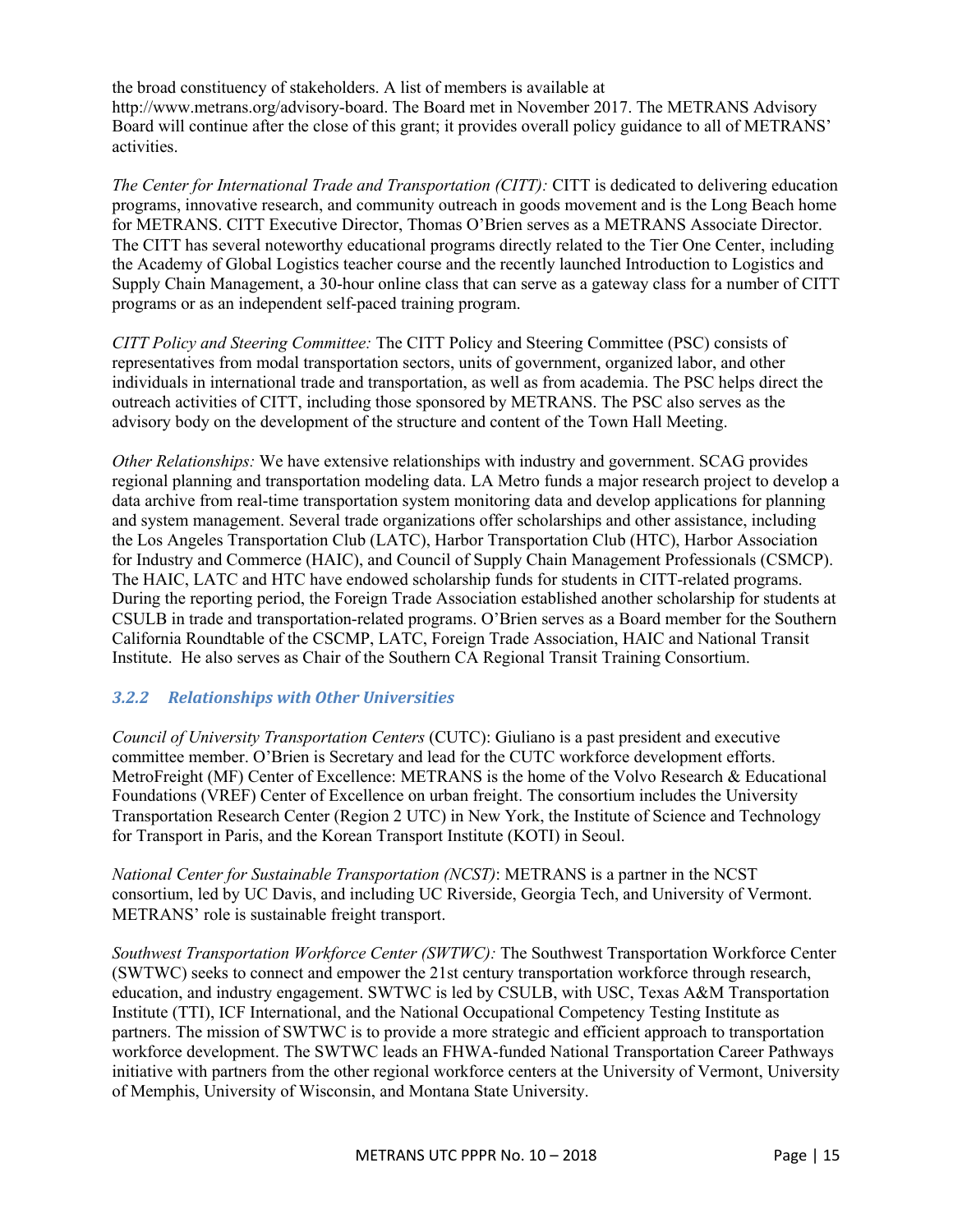# **4. Impact**

As the METRANS Tier 1 UTC approaches completion, it is appropriate to identify the impacts the UTC has had on knowledge creation, training of the next generation, public policy, and professional practice.

### **4.1 DEVELOLPMENT OF THE PRINCIPAL AND OTHER DISCIPLINES**

METRANS is a multi-disciplinary research center that includes engineering, social sciences, urban planning and public policy. Our impact has been on developing interdisciplinary courses and degree programs. At USC, most graduate transportation courses are cross-listed between public policy and engineering. At CSULB, the masters level MS-SCM is an interdisciplinary degree. Employers recognize the value of our graduates' multidisciplinary training, which is reflected in high placement rates of our graduates. Regarding fields of research, METRANS has contributed to development of routing and scheduling methods to improve rail and truck efficiency; development of simulation models for truck and passenger flows; and establishing urban freight as a field of research within urban planning/public policy.

#### **4.2 DEVELOPMENT OF HUMAN RESOURCES**

*Student Support*: Student support is an important component of research project selection. At USC, active METRANS UTC research projects fund 36 student positions. Of those hired, there is one undergraduate, 6 master's, and 29 PhD students. At CSULB, METRANS UTC research funds 13 research assistants: eight undergraduate students and four master's students, and one doctoral student on research projects being undertaken by CSULB professors. In addition, 10 graduate students and undergraduate student are employed at CSULB's Center for International Trade and Transportation (CITT) on a variety of METRANS projects including social media, web management, conferences, non-credit training programs, and workforce development-related programs. We provide financial and administrative support to allow students to participate in transportation conferences and competitions.

*Support for Underrepresented Groups:* We are committed to promoting diversity. Of the eleven student administrative assistants at USC directly supported by METRANS funding, ten are members of underrepresented groups, nine are both female and a member of an underrepresented group. Of the eighteen research and student assistants at CSULB directly supported by METRANS funding, four are female and six are members of an underrepresented group. Of the 17 student and professional groups supported by METRANS, six are specifically devoted to women, and three are specifically devoted to underrepresented groups. The Academy of Global Logistics at Cabrillo High School in Long Beach serves a largely minority population.

*Scholarship Opportunities:* METRANS regularly disseminates information regarding opportunities for scholarships to students and the general public via our website, social media, announcements at courses and events, and our email distribution list of over 3,000. Scholarships are generally awarded at the end of each academic year to facilitate the students' following year. Four endowments are dedicated to students in CITT-related programs, most of which serve professional students in non-credit programs who do not qualify for many other scholarship programs limited to degree granting programs.

*New Educational Materials, Programs, and Opportunities for Teaching:* We began development of the third session of the LBUSD Academy of Global Logistics teacher academy course offered in June 2018.

### **4.3 RESOURCES AT UNIVERSITY AND PARTNER INSTITUTIONS**

We continue support of transportation student and professional organizations, and to improve our Goods Movement Database, the Manifest Industry Outlook calendar, and the internship and employment databases. METRANS continues to develop the METRANS InfoShop/Blog. At USC, research facilities